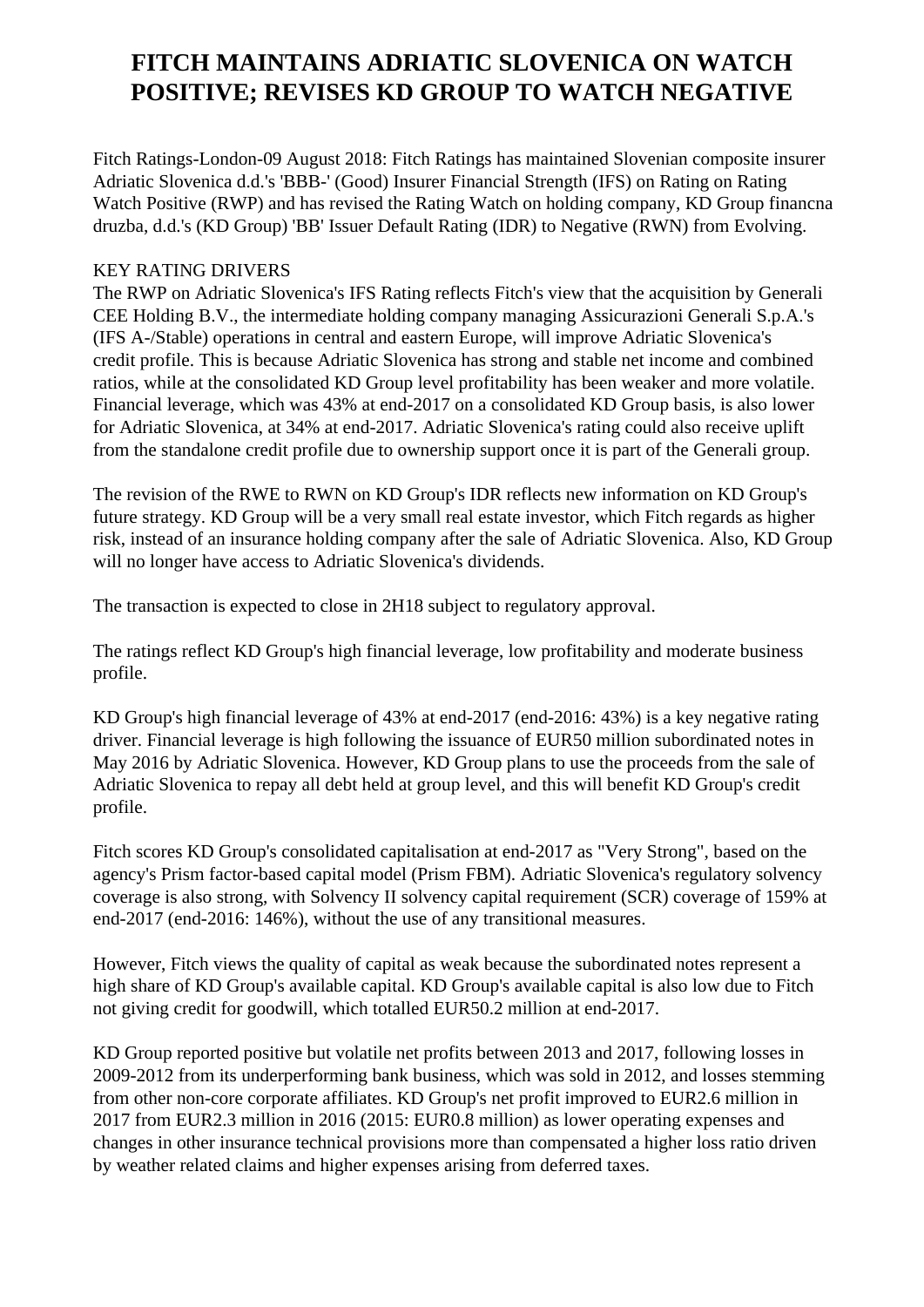Adriatic Slovenica has a stable earnings profile, reporting annual net income of over EUR10 million for each of the past five years and an average return on equity of 14%.

 Fitch views KD Group's business profile as moderate. KD Group is of "small size/scale" compared with Fitch's global benchmarks, with total assets (excluding reinsurance assets) of EUR812 million and total equity of EUR124 million at end-2017. However, the group has a strong position in its domestic market, Slovenia. Adriatic Slovenica is the third-largest insurer in the country with a market share of 14%, and its asset management operations also rank third, with a market share of 20% in the Slovenian mutual fund market.

 As around two thirds of the group's invested assets are held in Slovenian investments and 98% of the group's revenue is in Slovenia (A-/Stable), the group's financial performance is exposed to the health of the domestic economy. In particular, KD Group is exposed to the risk of losses on nonunit-linked investments and the risk of lapses on unit-linked liabilities.

## RATING SENSITIVITIES

 Fitch will resolve the Rating Watches after the completion of the sale of Adriatic Slovenica to Generali and after completing its assessment of Adriatic Slovenica's and KD Group's standalone credit profiles as well as its assessment of Adriatic Slovenica's strategic importance to Generali.

 Contact: Primary Analyst Ralf Ehrhardt **Director**  +44 20 3530 1551 Fitch Ratings Limited 30 North Colonnade London E14 5GN

 Secondary Analyst Dr Christoph Schmitt Director +49 69 768 076 121

 Committee Chairperson Federico Faccio Senior Director +44 20 3530 1394

 Media Relations: Athos Larkou, London, Tel: +44 20 3530 1549, Email: athos.larkou@fitchratings.com.

Additional information is available on www.fitchratings.com

 Applicable Criteria Insurance Rating Criteria (pub. 30 Nov 2017) https://www.fitchratings.com/site/re/905036

ALL FITCH CREDIT RATINGS ARE SUBJECT TO CERTAIN LIMITATIONS AND DISCLAIMERS. PLEASE READ THESE LIMITATIONS AND DISCLAIMERS BY FOLLOWING THIS LINK: HTTPS://WWW.FITCHRATINGS.COM/UNDERSTANDINGCREDITRATINGS. IN ADDITION, RATING DEFINITIONS AND THE TERMS OF USE OF SUCH RATINGS ARE AVAILABLE ON THE AGENCY'S PUBLIC WEB SITE AT WWW.FITCHRATINGS.COM. PUBLISHED RATINGS, CRITERIA, AND METHODOLOGIES ARE AVAILABLE FROM THIS SITE AT ALL TIMES. FITCH'S CODE OF CONDUCT, CONFIDENTIALITY, CONFLICTS OF INTEREST, AFFILIATE FIREWALL, COMPLIANCE, AND OTHER RELEVANT POLICIES AND PROCEDURES ARE ALSO AVAILABLE FROM THE CODE OF CONDUCT SECTION OF THIS SITE. DIRECTORS AND SHAREHOLDERS RELEVANT INTERESTS ARE AVAILABLE AT HTTPS://WWW.FITCHRATINGS.COM/SITE/ REGULATORY. FITCH MAY HAVE PROVIDED ANOTHER PERMISSIBLE SERVICE TO THE RATED ENTITY OR ITS RELATED THIRD